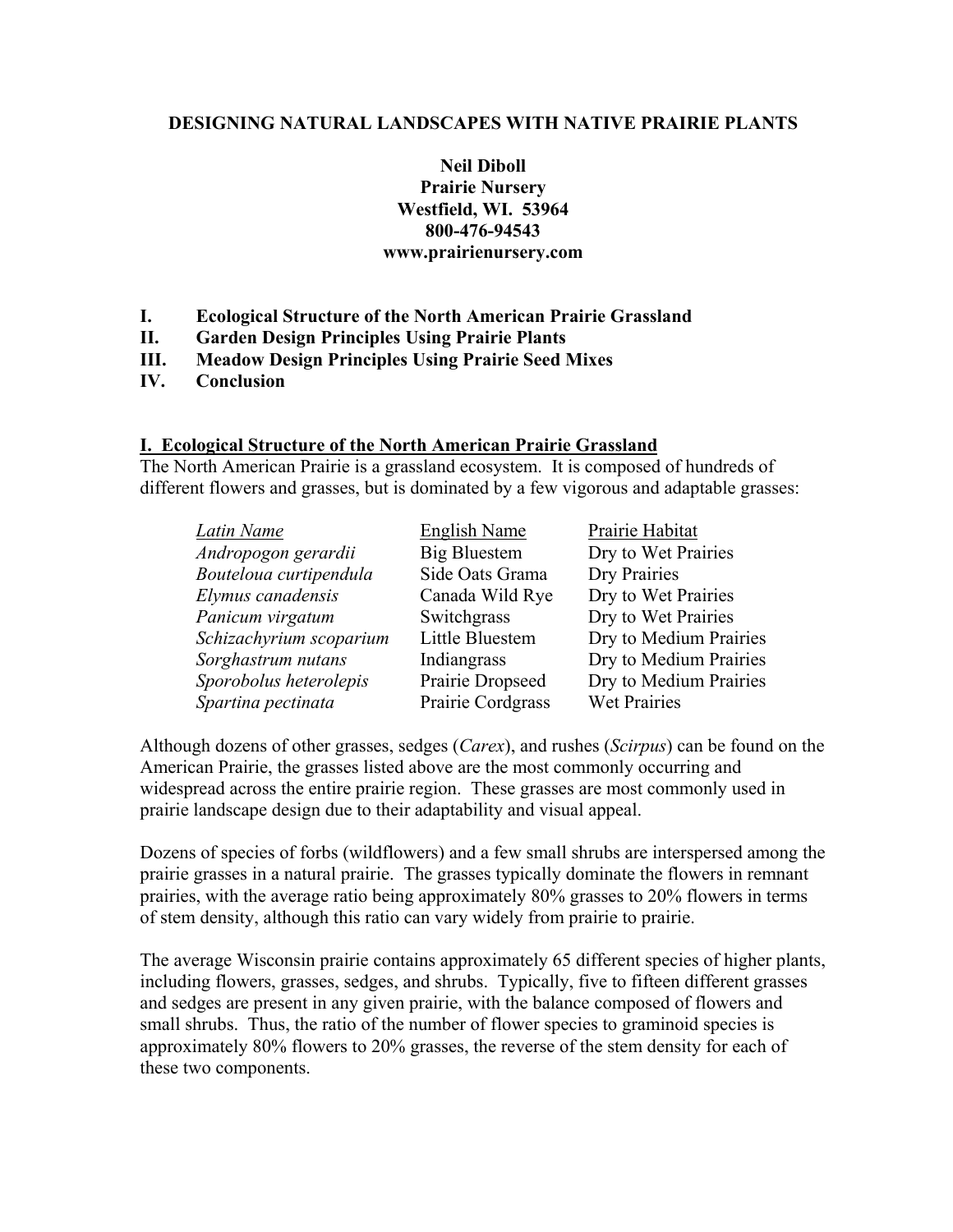The North American Prairie is recognized as being a tightly-knit, stable ecosystem that resists invasion by weeds. This is due to two primary factors:

- 1. The root systems of the prairie grasses are deep and densely fibrous, and nearly completely occupy the upper three feet of the soil rooting zone. Combined with the many deep-rooted flowers (some with roots up to twenty feet deep), the prairie forms a dense sod that resists invasion by other plants.
- 2. Most prairie plants are long-lived perennials that tend to persist for many years, often decades. Plant turnover and replacement in a mature prairie is very low, often with little or no change from year to year.

Once established, the prairie becomes a low maintenance, natural perennial garden or meadow. By applying the principles of plant ecology in the prairie garden design process, the plants are selected and associated together to create a stable, functional ecosystem. This is the secret to creating successful low maintenance prairie gardens and meadows.

# **II. Garden Design Principles Using Prairie Plants**

The basic principles of garden design and installation apply to prairie gardens. With a knowledge and understanding of the characteristics and behavior of each species, beautiful gardens can be designed, installed, and maintained with a minimum of maintenance and cost.

# **General Garden Design Principles**

- 1. Select only those plants that are adapted to growing in the soil type, moisture conditions, and light intensities on the planting site.
- 2. Choose plants to match the scale of the site. In small gardens, shorter plants (less than three feet) are the best choice, as they will fit the space well. Taller flowers and grasses can be used along walls, fences, and woodland edges to good effect.
- 3. Repeat some of the same plants in selected areas of the garden to provide a sense of unity and harmony throughout the planting.
- 4. Position plants so they will show off best at their particular time of the year. Place shorter, early blooming plants toward the front, not in back behind taller plants. Plants with small flowers should be in the foreground; those with big, bold flowers can be located in the background.
- 5. Use larger, specimen plants to draw the eye to specific focal centers of interest.
- 6. Combine textures so that they complement and play off one other. The fine leaves of the grasses are a perfect foil for the bold foliage of large-leaved prairie flowers such as *Silphiums*, *Baptisias,* and *Eupatoriums*.
- 7. Combine flower colors to create a pleasing effect. For instance, white flowers mix well with pastel blues, purples, reds, and pinks. Strong yellow flowers generally mix best with colors opposite them on the color wheel, such as bright blues and purples.
- 8. Prepare the site thoroughly prior to planting so that all weeds and other plant growth have been eliminated. No perennial weeds should be present on the planting site, as they can rapidly colonize the new garden jeopardize success. Proper site preparation greatly reduces post-planting maintenance by preventing weed problems in advance.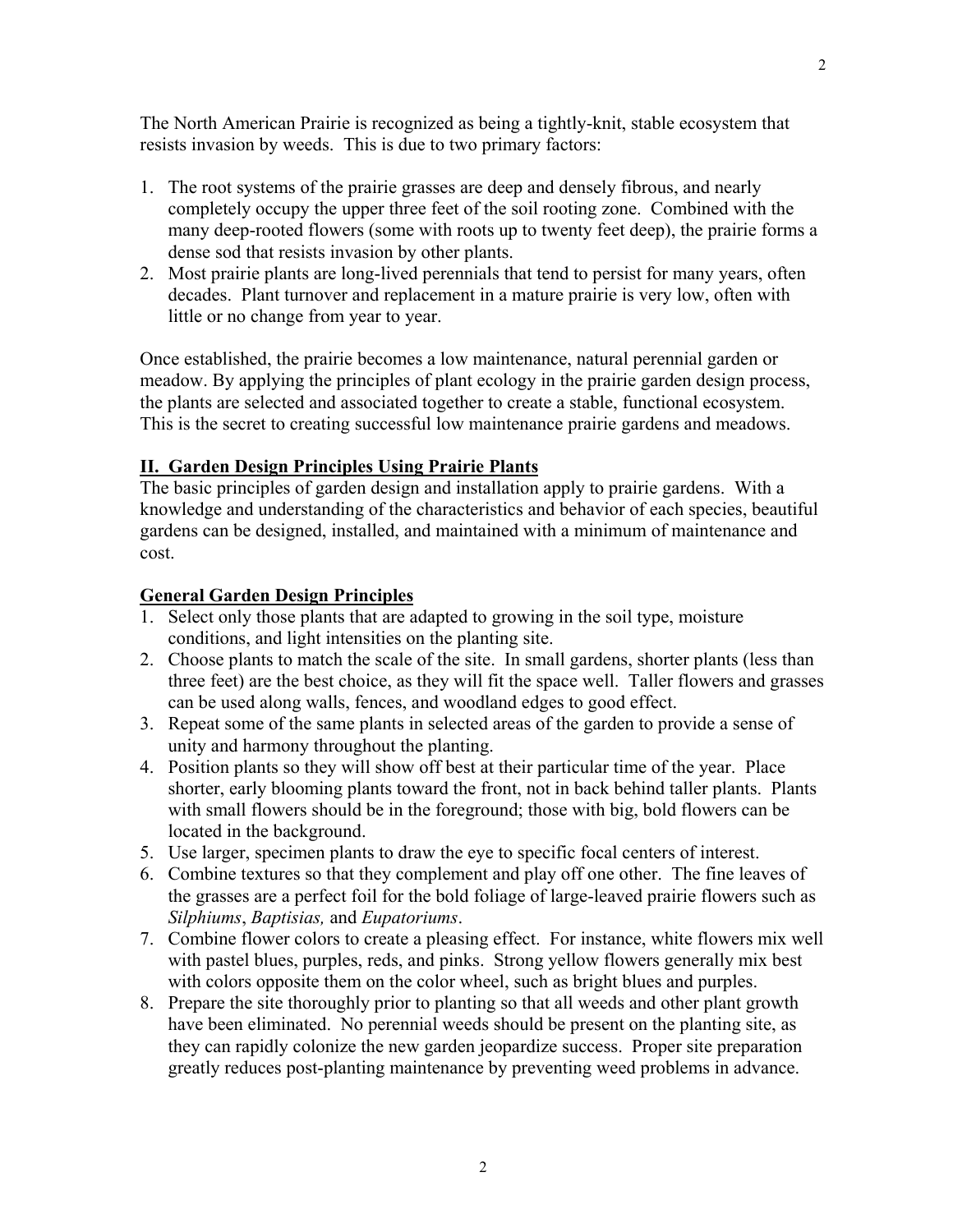- 9. Consider the longevity of each species. Plant primarily long-lived perennials (5 years or more), as opposed to shorter-lived perennials (3-5 years) and biennials (2 years). This reduces future plant replacements and results in a stable, low maintenance garden.
- 10. Use a diversity of species, with complementary bloom times for interest throughout the seasons. The prairie flowers provide spring, summer and early fall color. The prairie grasses, with their red and gold fall colors, become the focal point in autumn and well into the winter.

# **Specific Design Principles for Prairie Gardens**

- 1. Use at least 33% to 50% grasses in the garden design. The grasses help to squeeze out the weeds, lend support to the prairie flowers (eliminating the need for staking), and provide late season interest with their fall colors. A 100% prairie flower garden can be created, but will require more maintenance than a garden that includes grasses to help control weedy invasion.
- 2. Use low-growing, showy, clump-forming prairie grasses (up to three feet tall) to allow the flowers to show off.. The best grasses for prairie gardens are Little Bluestem (*Schizachyrium scoparium*)*,* Prairie Dropseed (*Sporobolus heterolepis*)*,* Side Oats Grama (*Bouteloua curtipendula*) and Junegrass (*Koeleria macrantha*).
- 3. Beware of planting the taller prairie grasses with shorter species, as they can spread aggressively by seed and take over the garden. Sod-forming tall grasses such as Big Bluestem (*Andropogon gerardii*) and Switchgrass (*Panicum virgatum*) should be used sparingly, if at all, in gardens that are to have a strong flower component.
- 4. Tall prairie grasses are best used in large sweeps and masses in background areas, mixed with other robust, tall prairie flowers. Plant tall species at a distance from short flowers and grasses to prevent invasion of the short prairie garden by taller neighbors.
- 5. Plant flowers with bulbs, corms, and taproots in close association with grasses to provide complementary fibrous roots to reduce weeds. These include Onions (*Allium spp.*), Leadplant (*Amorpha canescens*)*,* Butterflyweed (*Asclepias* tuberosa), Canada Milkvetch (*Astragalus canadensis*), Wild Indigos (*Baptisia spp.*)*,* Poppy Mallows (*Callirhoe spp.*), Wild Hyacinth (*Camassia scilloides*), New Jersey Tea (*Ceanothus americanus*), Prairie Clovers *Dalea spp*)*,* Larkspurs (*Delphinium spp.*), Coneflowers (*Echinacea spp.*)*,* Blazingstars (*Liatris spp.*)*,* Lupine (*Lupinus perennis*)*,* Wild Petunia ( *Ruellia humilis*), Catchflies (*Silene spp.*)*,* Compassplant (*Silphium laciniatum*)*,* Prairie Dock (*Silphium terebinthinaceum*)*,* and Spiderworts (*Tradescantia spp*)*.*
- 6. When massing flowers, intersperse them with short prairie grasses. Most prairie flowers, even those with fibrous roots, benefit from having grasses adjacent to them to help provide support and control weeds. Side Oats Grama grass is a good companion for flowers, as it is low-growing (2-3 ft.), and covers the surface soil without competing heavily with the flowers.
- 7. Prairie grasses that stand up best over winter for architectural interest are Switchgrass and Little Bluestem*.* Indiangrass stands up well if not knocked down by ice or snow. Other prairie grasses such as Big Bluestem and Canada Wild Rye tend to fall over by late autumn or early winter and do not provide good winter interest.
- 8. Place plants an average of one foot on center. This spacing will fill in the garden completely, leaving little room between plants for weeds to grow. Some plants with an upright growth habit require less room and can be planted more closely together. These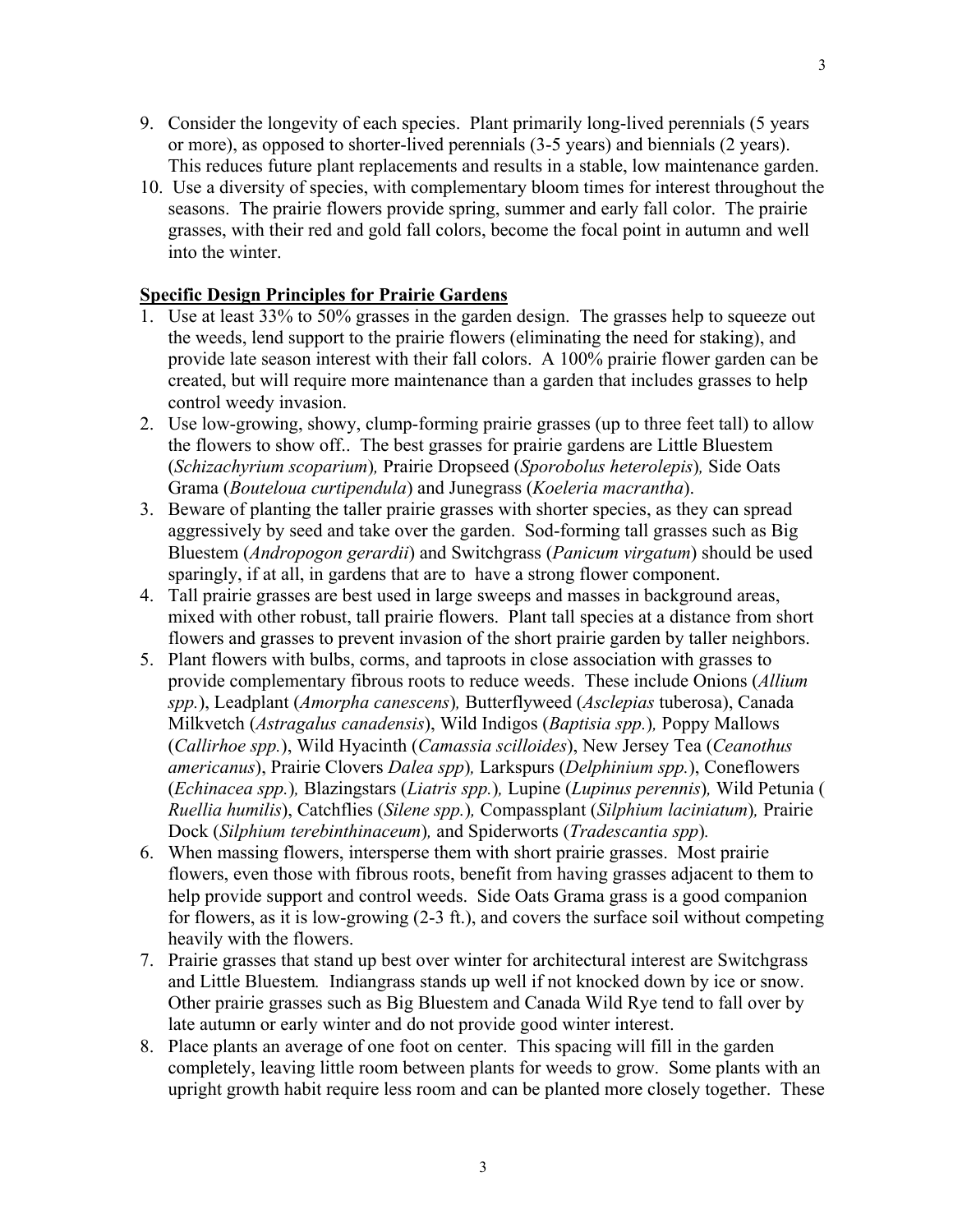include the Blazingstars, Wild Onions, Prairie Smoke (*Geum triflorum*), Prairie Clovers, Wild Petunia, and Spiderworts. Larger plants require more room and should be planted 1.5 to 2 feet apart. These include Prairie Dropseed grass, Leadplant, the Wild Indigos, New Jersey Tea, Queen of the Prairie (*Filipendula rubra*)*,* Rose Mallow (*Hibiscus moscheutos*), and the various members of the genus *Silphium*.

- 9. Beware of planting aggressive rhizomatous species in the prairie garden. Although most prairie plants are well behaved, a few can spread aggressively by rhizomes. These include Canada Anemone (*Anemone canadensis*)*,* Common Milkweed (*Asclepias syriaca*), Frost Aster *(Aster pilosus*)*,* Prairie Coreopsis (*Coreopsis palmata*)*,* Flowering Spurge (*Euphorbia corollata*), Sunflowers (*Helianthus spp.*)*,* Bergamot (*Monarda fistulosa*), Obedient Plant (*Physostegia virginiana*), Western Spiderwort (*Tradescantia occidentalis*), and Prairie Cordgrass (*Spartina pectinata*)*.*
- 10. Be careful when planting species that tend to seed aggressively, as they may take over sections of the garden. This includes the prairie grasses Big Bluestem*,* Switchgrass*,*  and Indiangrass. Flowers that are known to self-sow readily include Common Milkweed*,* Pale Indian Plantain (*Cacalia atriplicifolia*)*,* Purple Coneflower (*Echinacea purpurea*)*,* Ox Eye Sunflower (*Heliopsis helianthoides*), Yellow Coneflower (*Ratibida pinnata*)*,* Brown Eyed Susan (*Rudbeckia triloba*)*,* Rosinweed (*Silphium integrifolium*), Cupplant (*Silphium perfoliatum*) Stiff Goldenrod (*Solidago rigida*), and the Vervains (*Verbena spp*.)

#### Integrating the Prairie Garden into the Landscape

The prairie garden can be either structured or "wild." The structured prairie garden is designed so that it appears and functions like a typical perennial garden, using prairie plants. It can be an island garden within a lawn, a border along a wall, fence, or building, or as a "theme garden" with specific textures or colors, such as whites, pastels, etc. An all grass garden can also be created, taking advantage of the various heights, forms, leaf textures, and fall colors of the various prairie grasses.

The transition from the formal landscape into the prairie garden should be seamless. Prairie gardens that border a lawn should be designed with shorter-growing flowers and grasses in the foreground. An excellent plant for a transitional border between lawn and prairie is the highly ornamental grass, Prairie Dropseed. This fine-textured, emerald green grass can be planted at the forward edge of the prairie garden, one or more "rows" deep, to gradually introduce larger, bolder plants behind it. Placed 20 to 24 inches apart, in rows or curvilinear sweeps, it serves as an excellent border between formal and "wild." Prairie Dropseed is a slow-growing, long-lived, well-behaved clump-forming grass. The foliage grows about one foot tall, with seedheads that reach to three feet in August and September. The deep green foliage takes on a golden color with the first frosts of fall.

#### **Weed Control in the Prairie Garden**

The easiest method of weed control in the prairie garden is to design it so that the "plants" do the work for you" by completely occupying the soil rooting zone and aboveground foliar zone. However, two to three years is required for the prairie garden to reach maturity. In the interim, weed control is essential to both the early success and long-term performance of the garden.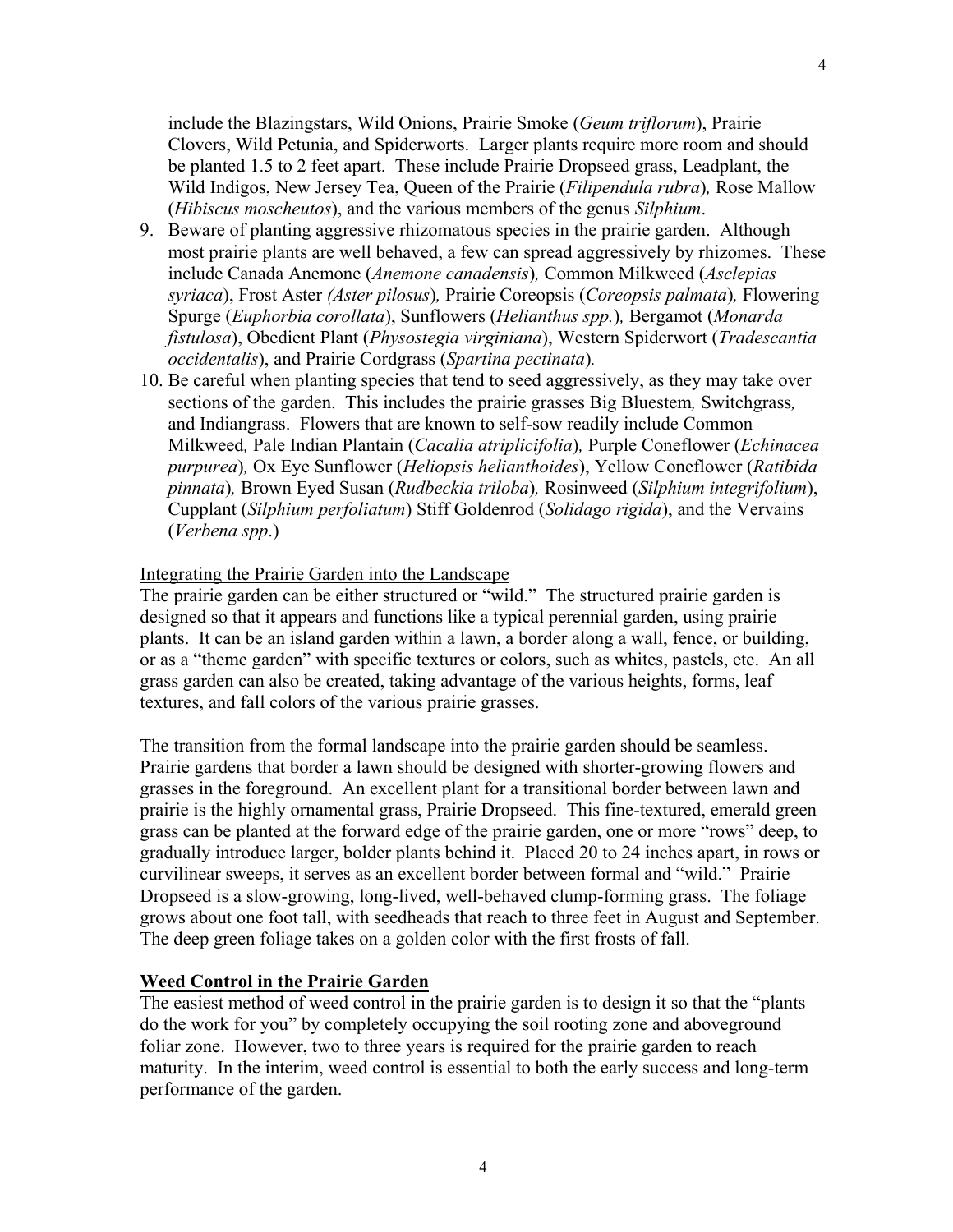If permissible, the use of pre-emergent herbicides at the time of planting is invaluable in preventing germination of weed seeds lurking in the soil. Pre-emergent herbicides are required only at the time of installation of the plants, and should be applied immediately after planting. Do not apply pre-emergent herbicides prior to installing plants, as the herbicide can find its way into the planting hole and cause "clubroot" in the transplants which can severely stunt and even kill them.

The use of mulches to prevent weeds is a great organic approach to weed control, and can be used in conjunction with pre-emergent herbicides. Apply mulch about three inches deep around new transplants. This prevents weed seed germination by depriving them of light at the soil surface, and also helps retain soil moisture. This greatly reduces weeding and watering.

Mulches composed of clean straw, grass clippings, and composted leaves are best. Cocoa bean hulls and rice hulls are also excellent mulches, and are easy to apply. However, cocoa bean hulls are toxic to some pets. Bark chips and other tree-derived mulches are not recommended. Prairie plants do not respond well to most woody mulches, as they often rob the soil of nitrogen, retain excess moisture at the soil surface, and may exude chemicals that are toxic to some plants. A light layer of shredded hardwood bark mulch can be used if no other mulches are available, but this is not generally recommended. Pine bark nuggets have been shown to severely retard the growth of many prairie plants. Never use field hay as mulch. It invariably contains high concentrations of weed seeds that can thoroughly infest your new garden.

In the second year some re-mulching may be necessary between plants in order to keep weeds down. The need for on-going mulching depends upon the plants used and their spacing. Gardens with low percentages of prairie grasses usually have more weed problems and require more mulching. If the plants were installed more than an average of one foot apart, there will likely be areas of open soil where weeds can become established. The only way to prevent weed invasion in these open areas is to re-apply pre-emergent herbicides or add a new layer of mulch every spring, or to hand-weed the garden.

In a properly designed prairie garden, the plants should be in full control of both the soil and foliar zones by the third growing season, leaving few openings for weeds to become established.

## **Annual Maintenance of the Prairie Garden**

The prairie garden can be allowed to stand over winter to highlight the prairie grasses. This provides winter habitat and food sources for songbirds. In mid-spring, the prairie garden can either be burned off, or mowed closely to the ground and the cut material raked off to expose the soil to the warming rays of the sun. Removing the previous year's dead growth in spring tidies up the garden and promotes new plant growth.

Most prairie flowers and grasses are "warm season" plants and grow best in warm soil. To provide maximum advantage to these plants, the soil should be exposed in mid-spring to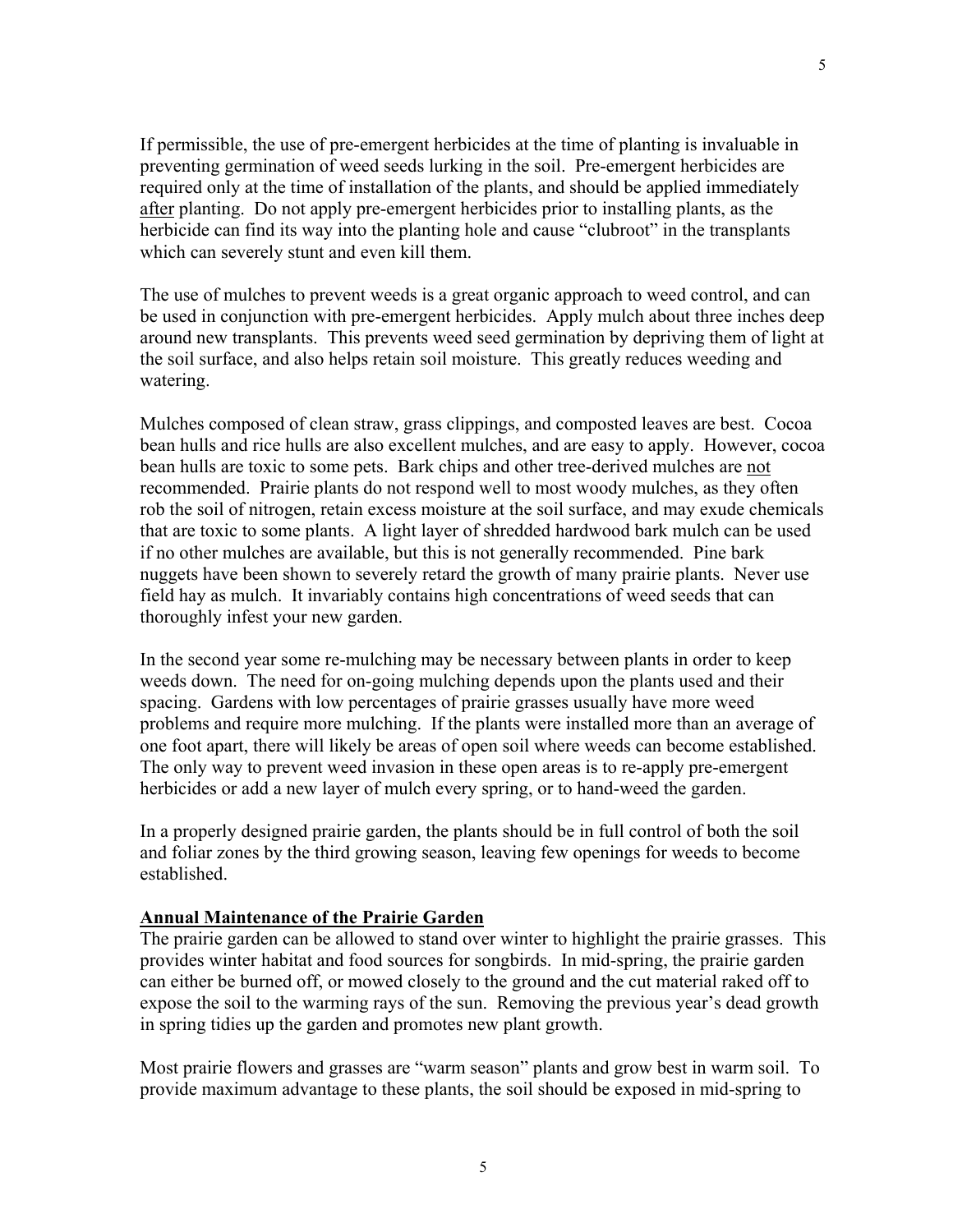foster their growth. Cool season weeds often become established and can present competitive problems if the previous year's plant growth is left standing. The old growth shields the soil from the sun and delays its warming up in spring, slowing the emergence and growth of the prairie plants. Burning the prairie garden in mid-spring after the cool season weeds have grown about six inches tall (usually in mid to late April) is the best management choice for prairie gardens and meadows. Where burning is not an option, as in urban environments, the garden can be mowed to the ground in mid-spring and the cut material raked off to expose the soil to the sun.

#### **Plant Usage Listings for the Prairie Garden**

| Selected Specimen Plants for the Prairie Garden |                                    |                         |
|-------------------------------------------------|------------------------------------|-------------------------|
| Leadplant                                       | Amorpha canescens (small shrub)    |                         |
| Butterflyweed                                   | Asclepias tuberosa                 |                         |
| New England Aster                               | Aster novae-angliae                |                         |
| Blue False Indigo                               | Baptisia australis                 |                         |
| White False Indigo                              | Baptisia lactea                    |                         |
| Wild Senna                                      | Cassia hebecarpa                   |                         |
| New Jersey Tea                                  | Ceanothus americanus (small shrub) |                         |
| Rattlesnake Master                              | Eryngium yuccifolium               |                         |
| Tall Joe Pye Weed                               | Eupatorium fistulosum              |                         |
| Joe Pye Weed                                    | Eupatorium maculatum               |                         |
| Sweet Joe Pye Weed                              | Eupatorium purpureum               |                         |
| Queen of the Prairie                            | Filipendula rubra                  |                         |
| Turks Cap Lily                                  | Lilium superbum                    |                         |
| <b>Orange Coneflower</b>                        | Rudbeckia fulgida                  |                         |
| <b>Sweet Black Eyed Susan</b>                   | Rudbeckia subtomentosa             |                         |
| Compassplant                                    | Silphium laciniatum                |                         |
| Cupplant                                        | Silphium perfoliatum               |                         |
| Prairie Dock                                    | Silphium terebinthinaceum          |                         |
| Ohio Goldenrod                                  | Solidago ohioensis                 |                         |
| Tall Ironweed                                   | Vernonia altissima                 |                         |
| <b>Culvers Root</b>                             | Veronicastrum virginicum           |                         |
| <b>Prairie Flowers for Massing</b>              |                                    | <b>Root System Type</b> |
| Nodding Pink Onion                              | Allium cernuum                     | <b>Bulb</b>             |
| Shootingstar                                    | Dodecatheon meadia                 | Fibrous; goes dorn      |
| Purple Prairie Clover                           | Dalea purpurea                     | Taproot                 |
| Pale Purple Coneflower                          | Echinacea pallida                  | Taproot                 |
| Purple Coneflower                               | Echinacea purpurea                 | Fibrous                 |
| Wild Iris                                       | Iris shrevei                       | Corm (bulb-like)        |
| <b>Blue Flag</b>                                | Iris versicolor                    | Corm (bulb-like)        |
| <b>Blazingstars</b>                             | Liatris spp.                       | Corm (bulb-like)        |
| Wild Quinine                                    | Parthenium integrifolium           | Tap root                |

es dormant early Penstemons *Penstemon spp.* Fibrous Orange Coneflower *Rudbeckia fulgida* Fibrous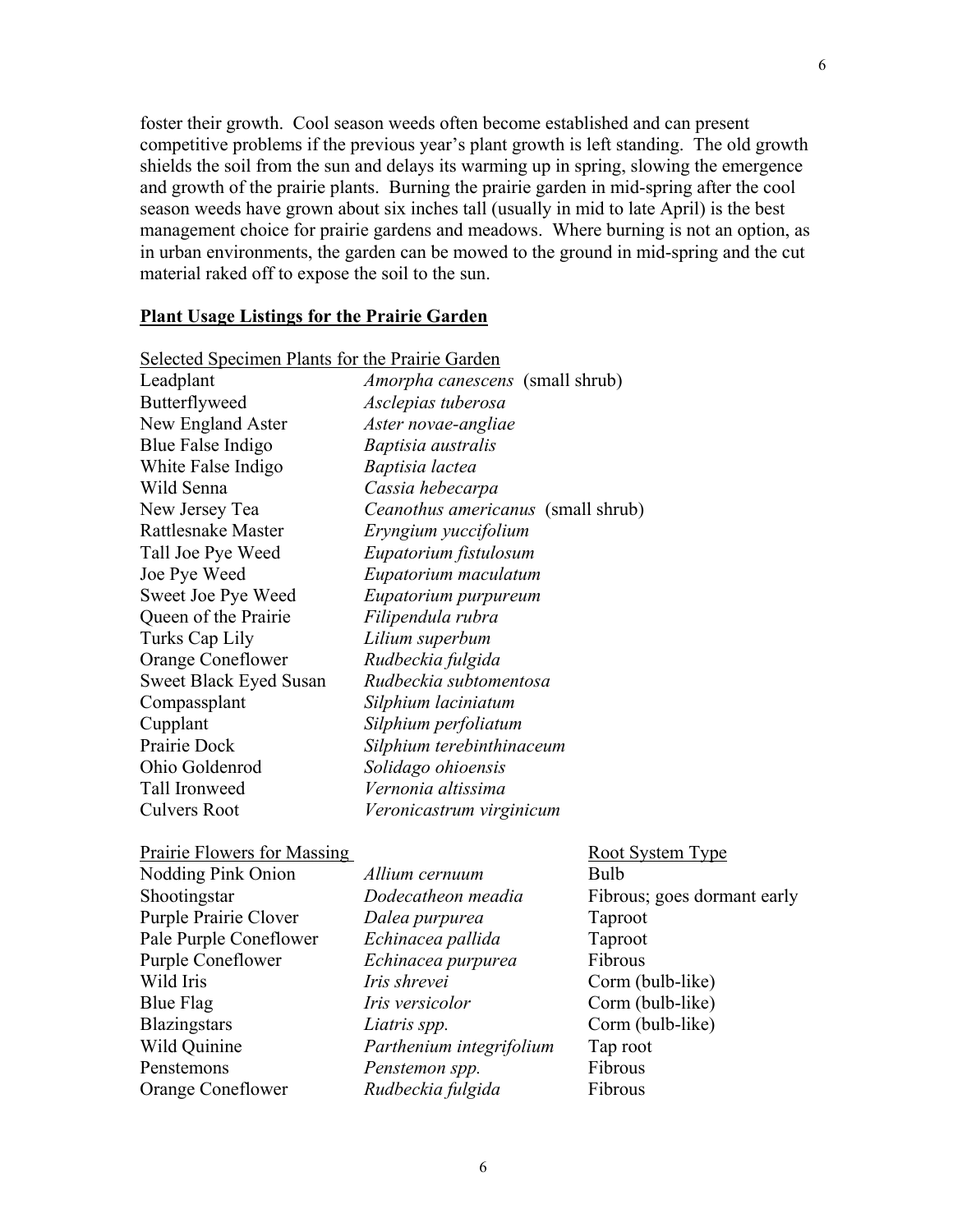| Stiff Goldenrod | Solidago rigida    | Fibrous |
|-----------------|--------------------|---------|
| Ohio Goldenrod  | Solidago ohioensis | Fibrous |
| Spiderworts     | Tradescantia spp.  | Fibrous |

Note: Always combine bulbs, corms, and taproots with short prairie grasses when massing.

# Groundcover Plants: Plants That Creep by Rhizomes Canada Anemone *Anemone canadensis* Forms an aggressive mat Heath Aster *Aster ericoides* Creeps slowly, forms "bush" Stiff Coreopsis *Coreopsis palmata* **Creeps** slowly to forms a mat Wild Geranium *Geranium maculatum* Prefers shade; creeps slowly Prairie Smoke *Geum triflorum* Dry soils: creeps slowly False Dragonhead *Physostegia virginiana* Creeps slowly but inexorably Border Edge Plants Prairie Dropseed Grass *Sporobolus heterolepis*  Big Bold Plants New England Aster *Aster novae-angliae*  Blue False Indigo *Baptisia australis*  White False Indigo *Baptisia lactea*  Pale Indian Plantain *Cacalia atriplicifolia*  Wild Senna *Cassia hebecarpa*  Tall Coreopsis *Coreopsis tripteris* Tall Joe Pye Weed *Eupatorium fistulosum*  Joe Pye Weed *Eupatorium maculatum*  Sweet Joe Pye Weed *Eupatorium purpureum* Compassplant *Silphium laciniatum*  Cuppplant *Silphium perfoliatum*  Prairie Dock *Silphium terebinthinaceum*  Prairie Flowers for Dry Sandy or Gravelly Soils Leadplant *Amorpha canescens*  Butterflyweed *Asclepias tuberosa*  Sky Blue Aster *Aster oolentangiensis*  Heath Aster *Aster ericoides*  Smooth Aster *Aster laevis*  Cream False Indigo *Baptisia bracteata*  Poppy Mallow *Callirhoe triangulata*

Harebell *Campanula rotundifolia*  New Jersey Tea *Ceanothus americanus*  Lanceleaf Coreopsis *Coreopsis lanceolata*  Purple Prairie Clover *Dalea purpurea*  Pale Purple Coneflower *Echinacea pallida*  Prairie Smoke *Geum triflorum*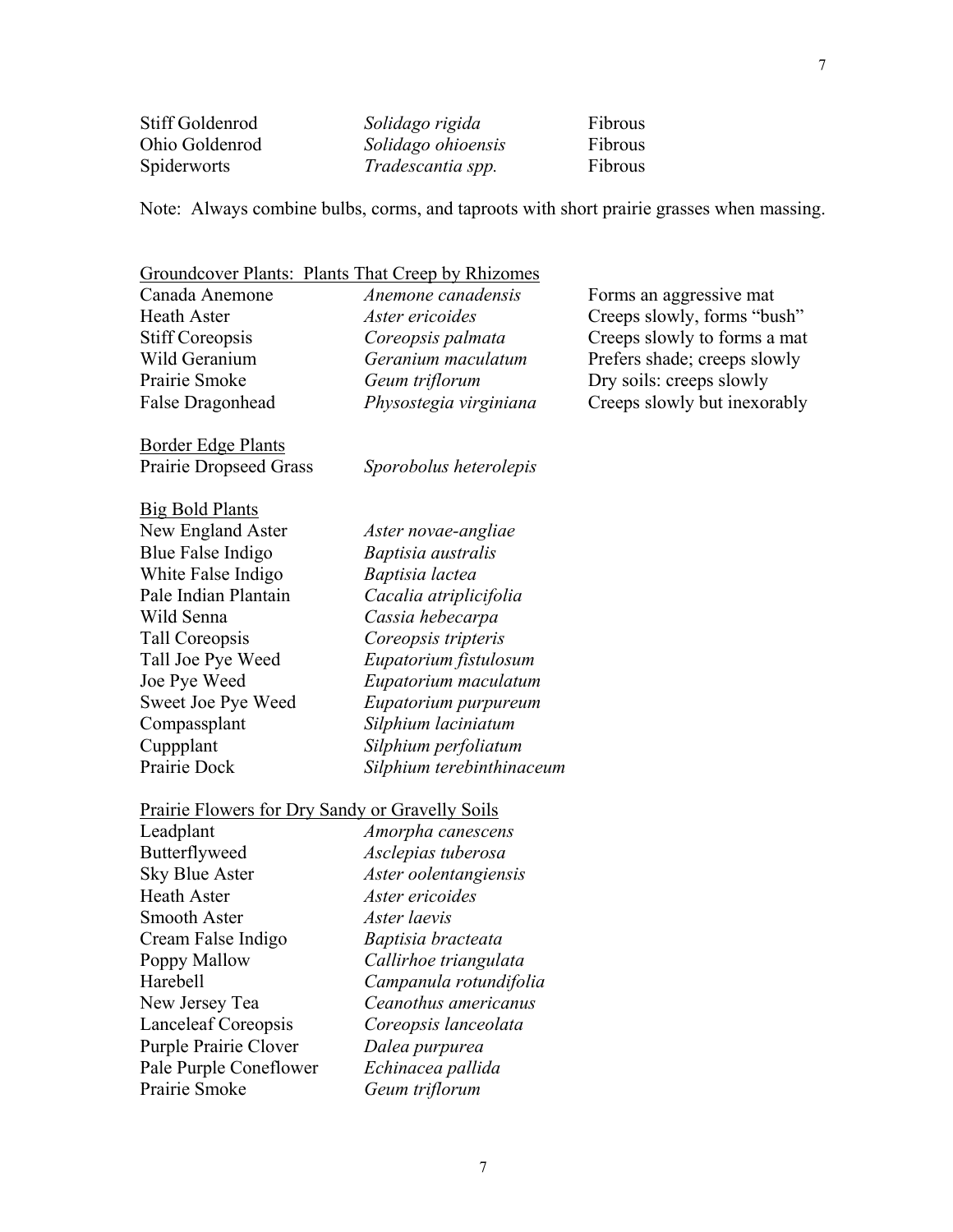| <i>Heuaninus occiaeniaii</i> |
|------------------------------|
| Liatris aspera               |
| Lupinus perennis             |
| Ruellia humilis              |
| Solidago rigida              |
| Solidago speciosa            |
| Tradescantia spp.            |

# Prairie Grasses for Dry Sandy or Gravelly Soils

| Side Oats Grama  | Bouteloua curtipendula  |
|------------------|-------------------------|
| Little Bluestem  | Schizachyrium scoparium |
| Prairie Dropseed | Sporobolus heterolepis  |

# Prairie Flowers for Clay Soils

Lupine *Lupinus perennis*  Wild Petunia *Ruellia humilis*  Stiff Goldenrod *Solidago rigida* 

Showy Goldenrod *Solidago speciosa* 

| <b>Nodding Pink Onion</b> | Allium cernuum            |
|---------------------------|---------------------------|
| New England Aster         | Aster novae angliae       |
| Blue False Indigo         | Baptisia australis        |
| White False Indigo        | Baptisia lactea           |
| Wild Senna                | Cassia hebecarpa          |
| Shootingstar              | Dodecatheon meadia        |
| Pale Purple Coneflower    | Echinacea pallida         |
| <b>Purple Coneflower</b>  | Echinacea purpurea        |
| Rattlesnake Master        | Eryngium yuccifolium      |
| Prairie Blazingstar       | Liatris pycnostachya      |
| Wild Quinine              | Parthenium integrifolium  |
| <b>Smooth Penstemon</b>   | Penstemon digitalis       |
| <b>Yellow Coneflower</b>  | Ratibida pinnata          |
| <b>Orange Coneflower</b>  | Rudbeckia fulgida         |
| Sweet Black Eyed Susan    | Rudbeckia subtomentosa    |
| Royal Catchfly            | Silene regia              |
| Compass Plant             | Silphium laciniatum       |
| Prairie Dock              | Silphium terebinthinaceum |
| Ohio Goldenrod            | Silphium ohioensis        |
| <b>Stiff Goldenrod</b>    | Solidago rigida           |
| <b>Culvers Root</b>       | Veronicastrum virginicum  |
|                           |                           |

Prairie Grasses for Clay<br>Big Bluestem

Andropogon gerardi (sod-forming and aggressive by seed) Switchgrass *Panicum virgatum* (sod-forming and aggressive by seed) Indiangrass *Sorghastrum nutans* (can be aggressive by seed)

Prairie Flowers for Moist Soils

| Nodding Pink Onion | Allium cernuum        |
|--------------------|-----------------------|
| Red Milkweed       | Asclepias incarnata   |
| White Turtlehead   | Chelone glabra        |
| Tall Joe Pye Weed  | Eupatorium fistulosum |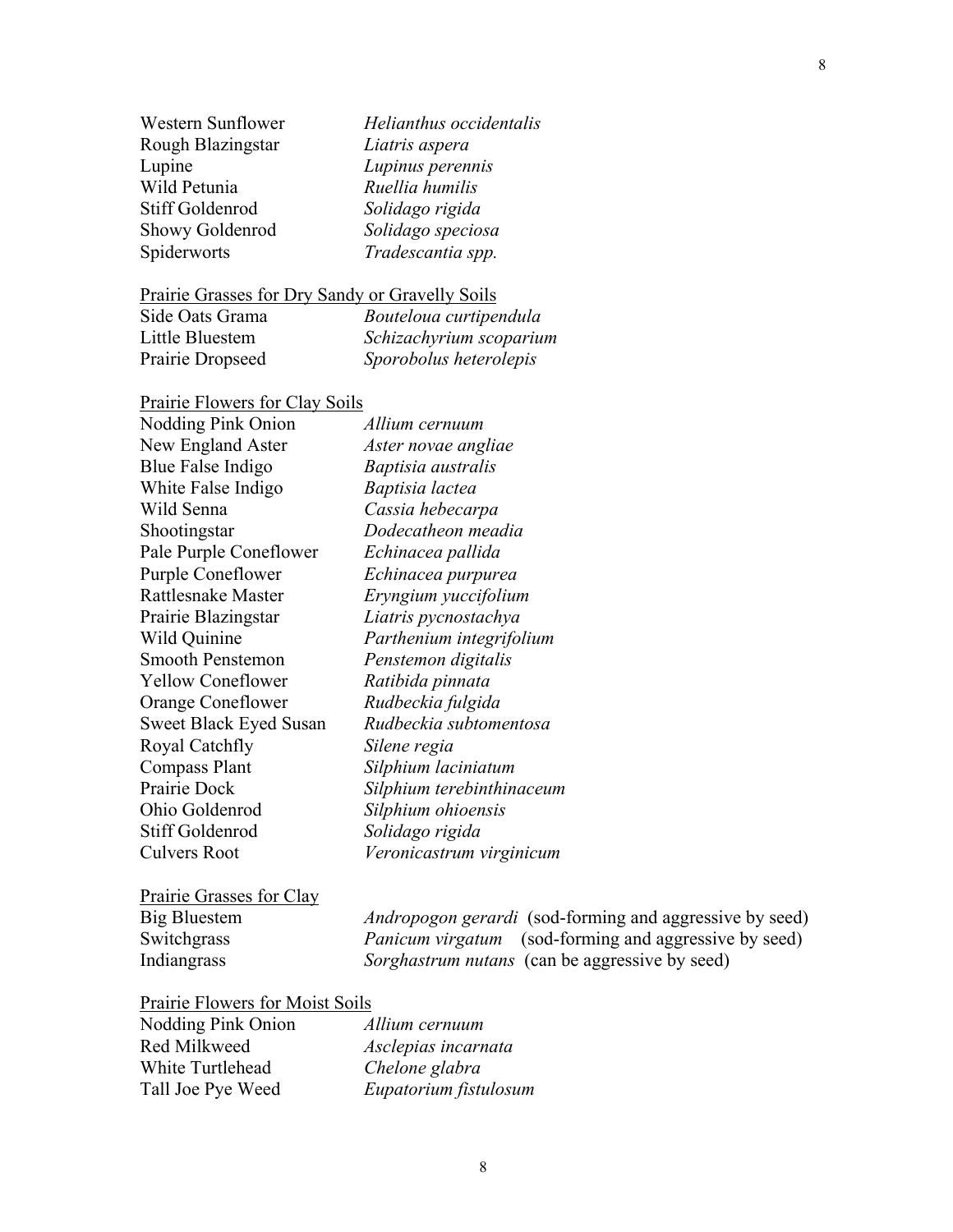| Joe Pye Weed                  | Eupatorium maculatum                   |
|-------------------------------|----------------------------------------|
| Queen of the Prairie          | Filipendula rubra                      |
| <b>Bottle Gentian</b>         | Gentiana andrewsii                     |
| Dogtooth Daisy                | Helenium autumnale                     |
| Wild Iris                     | Iris shrevei                           |
| Blue Flag Iris                | <i>Iris versicolor</i>                 |
| Prairie Blazingstar           | Liatris pycnostachya                   |
| Dense Blazingstar             | Liatris spicata                        |
| Turks Cap Lily                | Lilium superbum                        |
| <b>Cardinal Flower</b>        | Lobelia cardinalis                     |
| Great Blue Lobelia            | Lobelia siphilitica                    |
| False Dragonhead              | Physostegia virginiana                 |
| <b>Sweet Black Eyed Susan</b> | Rudbeckia subtomentosa                 |
| Prairie Dock                  | Silphium terebinthinaceum              |
| Cupplant                      | Silphium perfoliatum                   |
| Ohio Goldenrod                | Solidago ohioensis                     |
| Steeplebush                   | <i>Spiraea tomentosa</i> (small shrub) |
| Tall Ironweed                 | Vernonia altissima                     |
| Ironweed                      | Vernonia fasciculata                   |
| Culvers Root                  | Veronicastrum virginicum               |

## Prairie Grasses for Moist Soils

| Vanilla Sweetgrass | Hierochloe odorata                                           |
|--------------------|--------------------------------------------------------------|
| Switchgrass        | <i>Panicum virgatum</i> (sod-forming and aggressive by seed) |
| Prairie Cordgrass  | <i>Spartina pectinata</i> (aggressive by rhizomes)           |

## **III. Meadow Design Principles and Prairie Seed Mixes**

When designing a prairie seed mix, experience has shown that "*What you plant is what you get.*" The composition of the original seed mix will strongly determine what species are present five, ten, and twenty-five years later. Seed mix composition is the primary factor in determining the long-term structure of the prairie, both in terms of the species composition and the relative quantities of each species.

Because the composition of the initial seed mix is such a strong determinant in what the prairie will look like, all the desired species should usually be planted in the initial installation. This is the most cost-effective method, for two reasons. First, only a single installation is required rather than two or more. Secondly, the seed will have the best chance of germination and survival in the initial seeding. There will be less competition compared to seeding in later years after the plants in the first seeding have matured. Although it might seem prudent to split the costs of a prairie seeding into two phases, this typically ends up costing more and yielding poorer results in the long run.

If the goal is a prairie rich in flowers, it is best to plant seed in fall as a "dormant seeding." Fall plantings yield higher germination rates for prairie flowers. Many flower species have seed dormancies that are broken by exposure to cold, moist conditions, such as those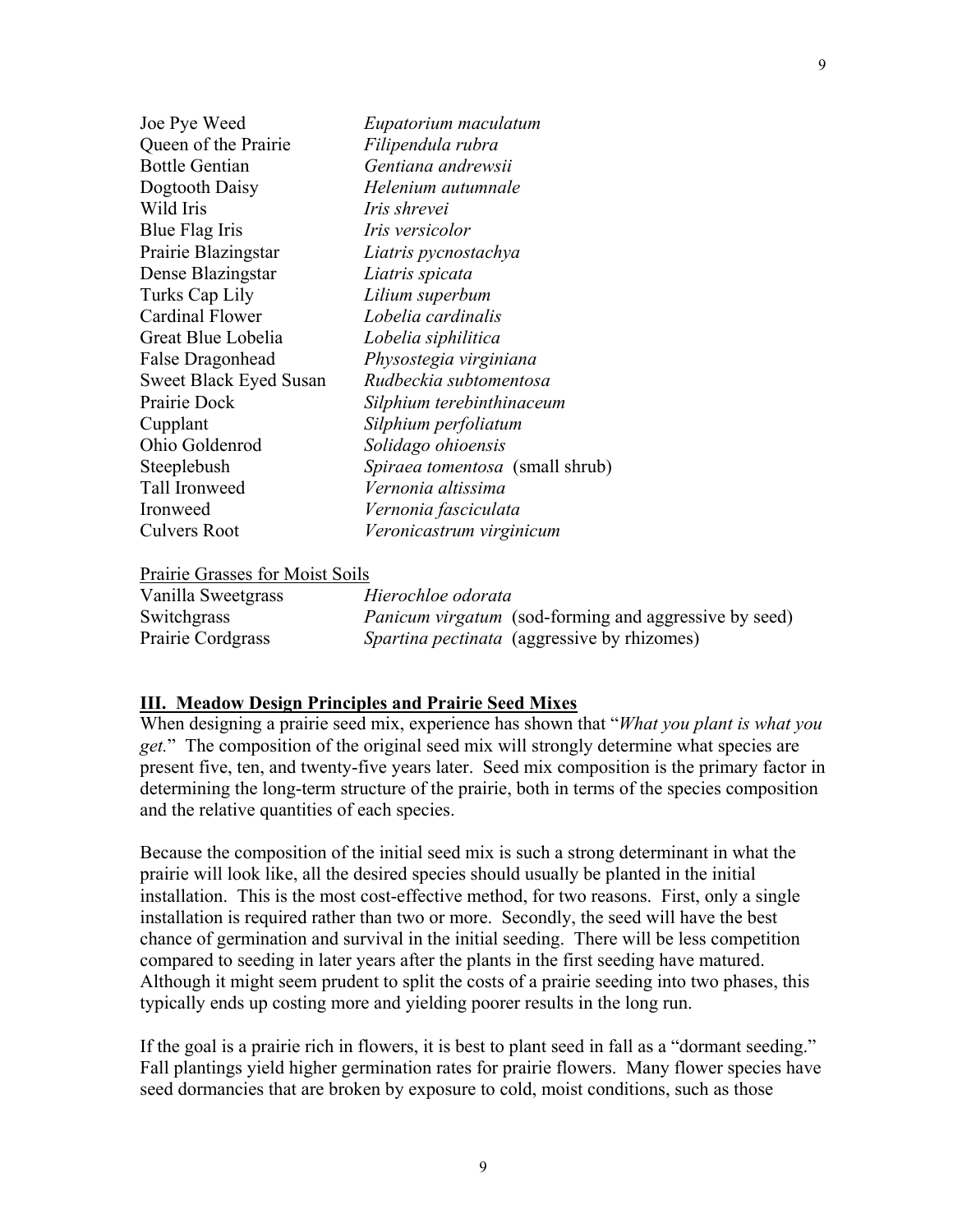experienced in the soil over-winter. Numerous studies have shown that fall-seeded prairies have a higher diversity and density of flowers, compared to spring or early summer seedings. When investing in a diversity of different flower species, it pays to schedule the planting for fall so as to maximize the results.

If the main goal of the prairie seeding is the establishment of warm season prairie grasses, and flowers are of secondary importance, seeding should take place in mid spring to early summer. The optimal time to seed most prairie grasses is when spring soil temperatures reach 75-80 degrees F., roughly the same as the spring planting date for corn (*Zea mays*). Dormant fall seedings typically exhibit decreased germination of warm season grasses the following spring. An exception is Prairie Dropseed, which does best when seeded in fall or early spring when soil temperatures are cool. Prairie Dropseed should not be seeded after mid-spring (May 15), as it typically does not germinate well after this date.

Although many prairie flowers germinate best when seeded in fall, many do fine when seeded in spring or early summer. Many species that require exposure to cool, moist conditions to break seed dormancy will remain viable in the soil over the summer and winter after a spring seeding, and then germinate the following spring.

## **Overseeding**

A common misconception is that one can seed prairie grasses at the outset, and then overseed with flowers a few years later. Although it is true that this strategy can be employed successfully in some instances, it is rather inefficient. After three years of growth, the prairie grasses will have matured and established a thick sod. It becomes increasingly difficult for the prairie flowers to become established by scattering seed into an established prairie sod. The dense roots of the grasses that help to squeeze out weeds also prevent colonization by newly scattered prairie flowers.

If overseeding of flowers or grasses to enhance an existing planting is to be done successfully, it should be done in the first or second year after the initial seeding, before the prairie sod becomes fully developed. Overseeding in spring or fall using a no-till drill can be very effective. Broadcasting seed onto the soil in fall or winter also works well. The frost action of the soil during winter and early spring opens up small fissures in the soil into which the seed drops prior to spring germination.

Overseeding of flower seeds should be done in the autumn of the first or second growing season using a no-till drill or by broadcasting the seed. Overseeding can also be done in the spring of the second growing season using a no-till drill. Broadcasting seed onto the soil in spring is much less effective, as the seed does not have the benefit of winter frost action to work its way down into the soil.

Shortgrass prairies can be more successfully overseeded than tallgrass prairies. This is because the short prairie grasses, especially Little Bluestem and Side Oats Grama, are clump-forming, rather than sod-forming grasses. There is often sufficient space between the individual clumps for an over-seeding of flowers to become established. Tall prairie grasses such as Big Bluestem and Switchgrass –form a thick sod that lock up the soil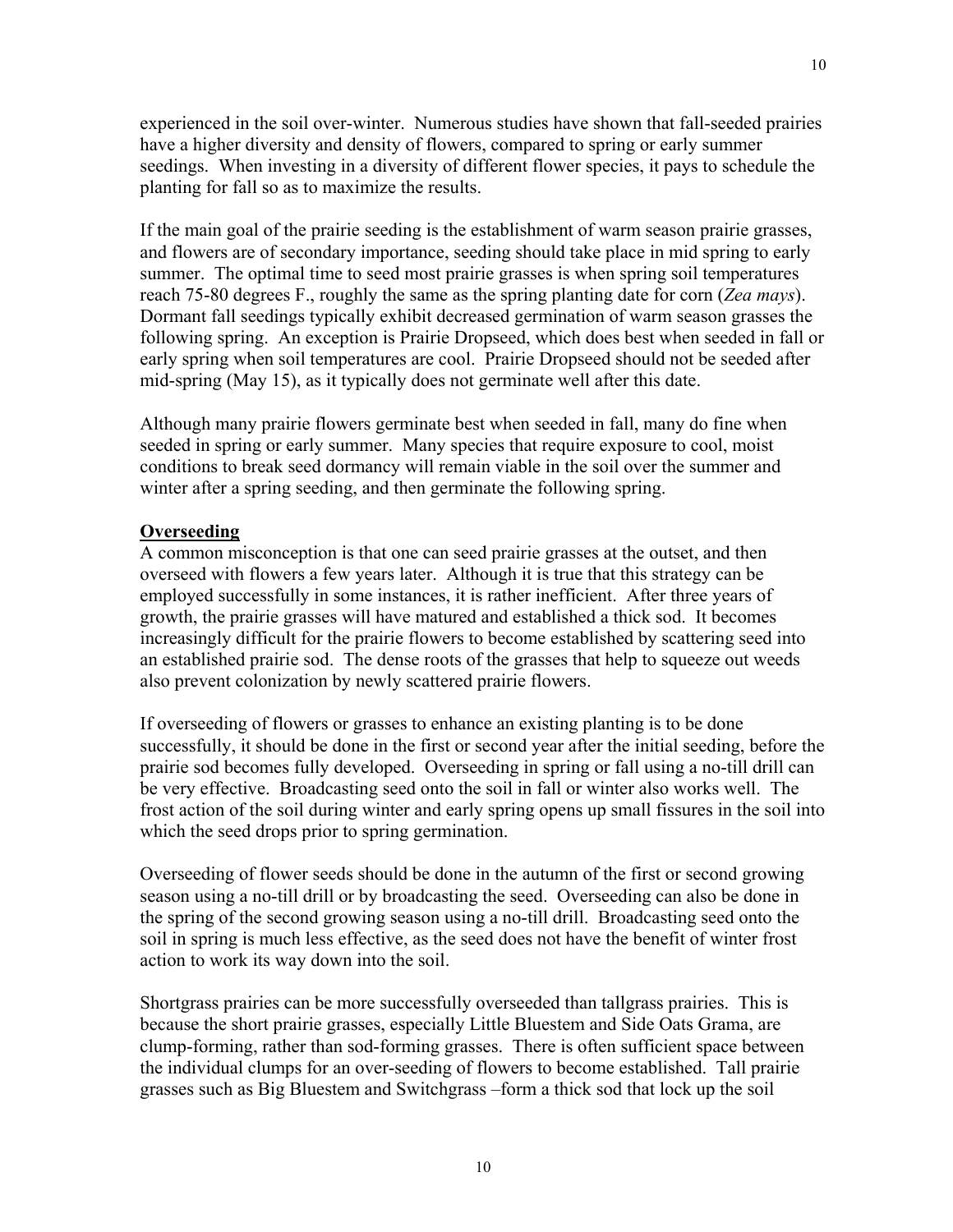rooting zone and effectively keep out all but the most aggressive plants. Indiangrass is a clump-forming tall grass that does not form a tight sod, thus leaving some room between the clumps for successful over-seeding of flowers.

An effective two-stage method of seeding prairies involves planting only the prairie grasses in the spring of the first year. The planting is treated with a broadleaf herbicide in mid to late summer to kill all non-grassy weeds, leaving the prairie grasses unaffected. The prairie flowers are then over-seeding in the first fall, and will germinate the next spring with only moderate competition from the still-small one year old prairie grasses.. This is a very effective strategy for sites that have a history of serious weed problems, such as old fields, barnyards, and waste areas. It will not, however, control weedy grasses, and these are best eliminated prior to seeding.

## **Seed Mix Design Considerations**

## **1) Tall, Short, and Mixed Height Prairies**

The original American Tallgrass Prairie was composed of a wide variety of flowers and grasses of varying heights. Prairie plants are typically grouped into categories of tall (5- 10+ feet) and short (6 inches to 5 feet). If the American Prairie of the Midwest were to restored as it occurred two hundred years ago, it would be dominated by tall grasses and flowers. However, tall prairie plants are not acceptable in some landscape settings. To address this concern short prairie seed mixes were first developed by Prairie Nursery in the early 1980's to better fit smaller spaces and landscapes where tall plants are not desirable.

The context in which the prairie is to be planted will determines the height of the plants to be used. For instance, a tall prairie is not a good choice for a small front yard. A good choice for this situation would be low-growing grasses such as Prairie Dropseed and Little Bluestem mixed with short flowers. In a large back yard or open field a tall prairie meadow can be a good choice, perhaps in conjunction with a short prairie meadow in the foreground.

The combination of tall and short prairies yields many advantages. First, it allows for the use of a wider diversity of plant species, which will attract more variety of butterflies and other invertebrates. Secondly, the two different prairies provide different plant cover types, each of which provides nesting opportunities for specific grassland birds. Finally, the landscape interest is increased with the wider variety of flowers and grasses that are provided when these two different prairie communities are planted adjacent to one another.

A word of caution: Tall prairie species tend to invade short prairie plantings, especially on rich, silt loam and clay loam soils. When working in a limited space of a few thousand square feet, it is recommended that only a short prairie be planted. This will preserve the integrity of the short prairie, and it will not eventually become a tall prairie by incursion from its taller neighbors. If it is acceptable for the tall prairie to gradually invade the short prairie, both can be planted in close quarters. The invasion process typically occurs over a period of many years, but it is almost a certainty.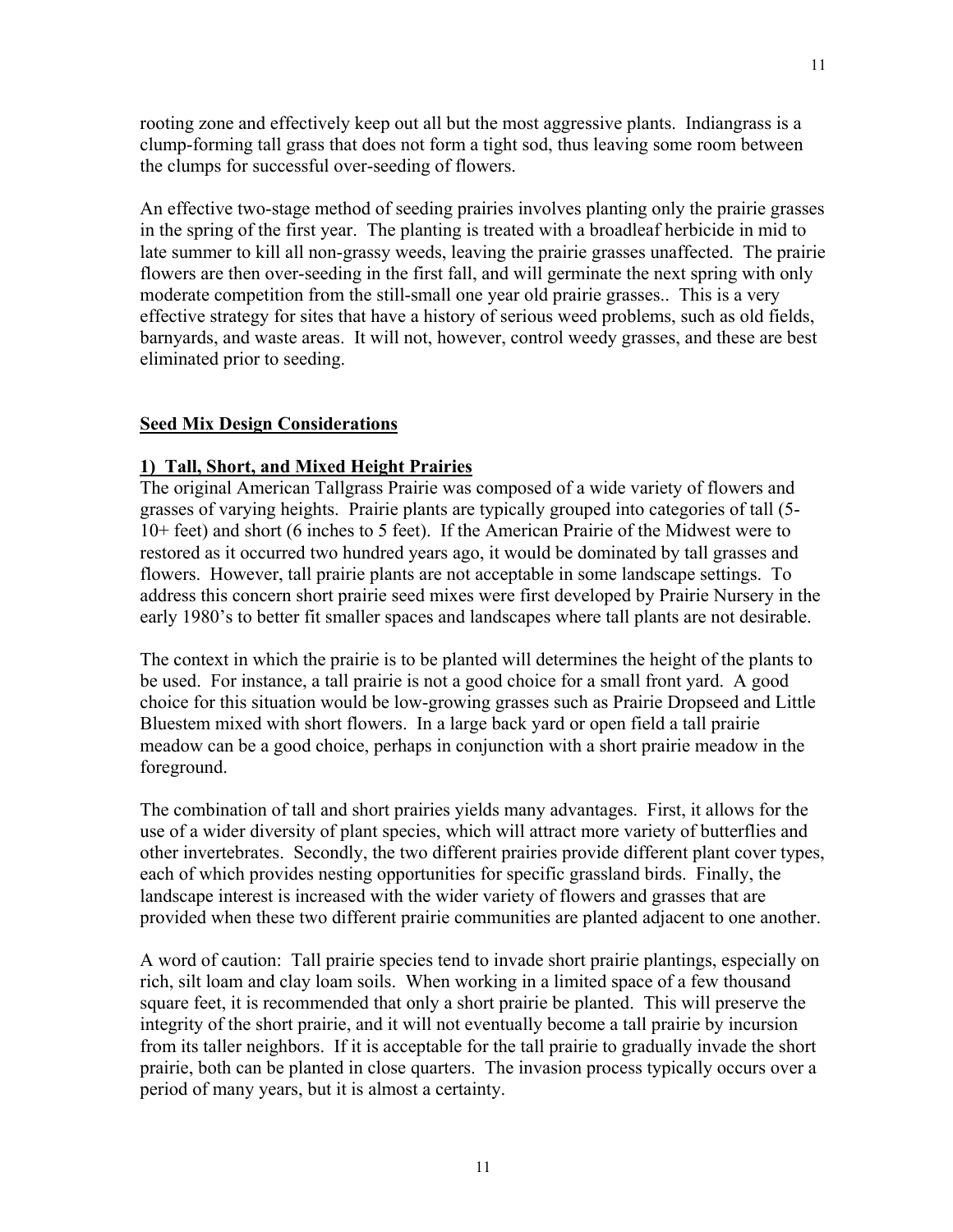The rate of invasion of tall prairie species into short prairies can be reduced by careful placement of the two prairie types. Most prairie seeds ripen in late summer and autumn. In North America, the prevailing winds at that time of year are generally from the west and northwest. Ripe seeds are most commonly blown by the wind from the northwest to southeast. The seeds from a tall prairie located to the west and north of a short prairie will primarily blow into the short prairie to the south and east. If possible, a tall prairie meadow should be planted east and south of a short prairie meadow to reduce the rate of invasion.

Seeds are also transported by animals, and the winds do not always come from the west and north. However, attention to planting location can make a significant difference in the long-term composition of short prairie meadows that are planted adjacent to tall prairies.

One way to enjoy the diversity of both short and tall prairie plants is to seed a Diverse Prairie meadow, consisting of a wide variety of tall and short flowers and grasses. This approach maximizes biodiversity, landscape interest, and wildlife habitat opportunities.

# **2) Ratio of Flowers to Grasses**

A crucial decision that will determine the long-term appearance of a prairie is the ratio of flower seeds to grass seeds in the mix. As noted earlier, the composition of the original seed mix is the single most important factor in determining the eventual structure and appearance of the prairie for years to come.

Most people prefer a prairie meadow with a strong complement of flowers, and more than the average of 20% flowers presently found in a typical prairie remnant. Others prefer broad sweeps of prairie grasses, with few flowers to interrupt the uniform effect of the grasses. Some people want only certain flower colors in their prairie. Prairie seed mixes can be designed to accommodate almost any design preference.

Under no circumstances should a mix of pure prairie flowers with no grasses be planted. Such a mix will not have the dense grass roots that help control weeds. When flowers are planted to the exclusion of grasses, weeds inevitably become a problem and flourish in the areas of open soil between the flowers. Although it is possible to design mixes with a high percentage of fibrous-rooted flowers that occupy much of the surface soil and are competitive with most weeds, it is extremely difficult to achieve a truly low maintenance prairie landscape without including the prairie grasses.

If the prairie is to be managed using fire, the lack of grasses will render it virtually nonflammable, further complicating management and weed control. It is the grasses that supply the fine fuels to carry a prairie fire. The flower stems do not provide sufficiently dense and readily flammable material to support a prairie burn. In the absence of grasses, it is nearly impossible to conduct a burn to control weeds and favor the prairie species..

For a flower-rich prairie, use primarily low-growing, clump-forming prairie grasses such as Side Oats Grama, Little Bluestem and Prairie Dropseed*.* To maximize the flower component in a tall prairie seed mix, avoid the sod-forming Big Bluestem and Switchgrass.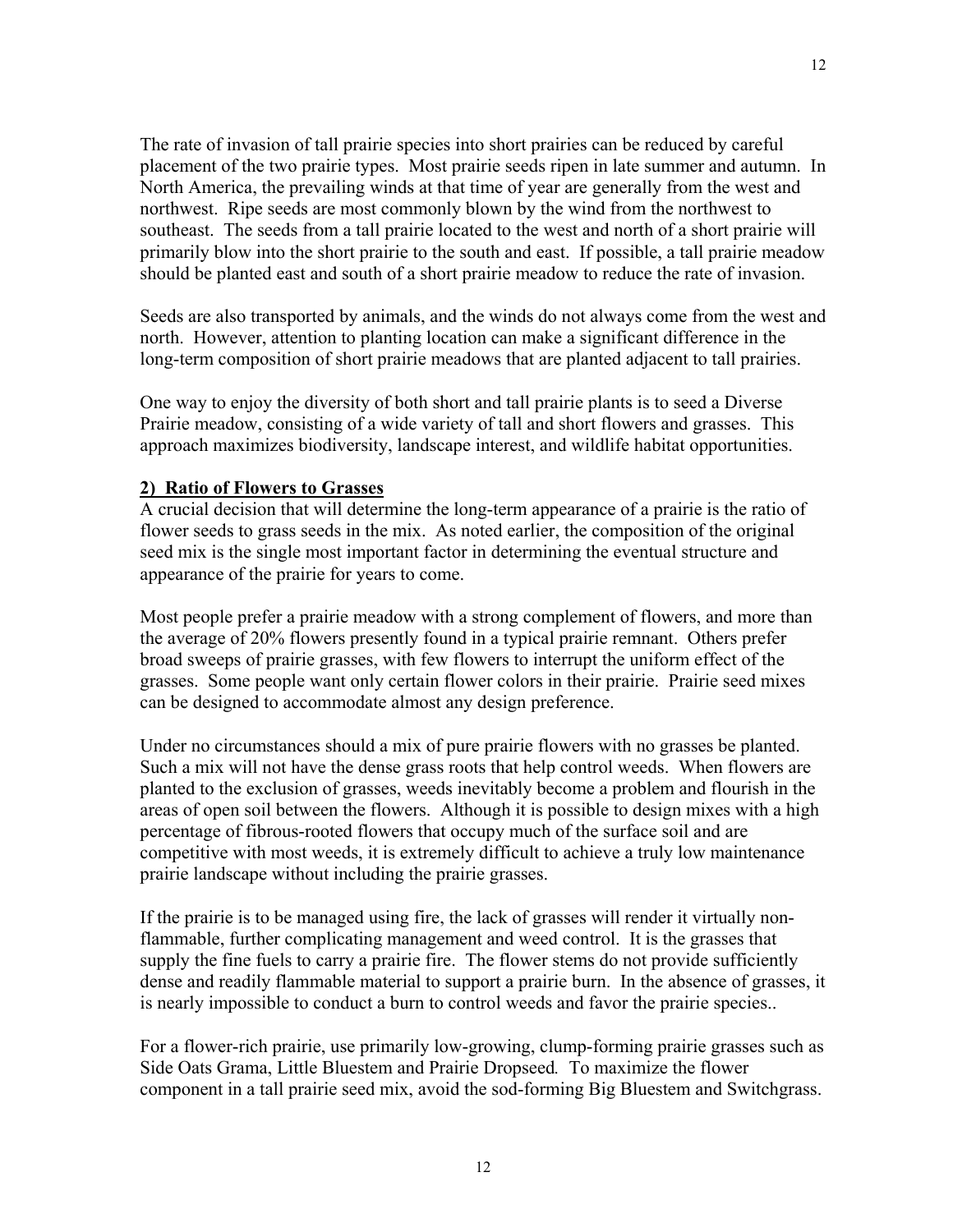Two excellent grasses for seeding with medium height and taller flowers are Indiangrass and Little Bluestem. These two clump-forming grasses allow room for growth of the prairie flowers while also helping to keep weeds to a minimum. They provide a fabulous fall color display, with the crimson of the Little Bluestem complementing the gold of the Indiangrass.

## **3) Seeding Rates**

Seeding rates can be measured in two different ways: Pounds per Acre (Kilograms per Hectare) Seeds per Square Foot (Seeds per Square Meter)

Most prairie seed mixes are applied at a rate of 5 to 15 PLS pounds per acre, depending upon the components of the mix and the intended goal of the planting. Most of Prairie Nursery's prairie seed mixes contain 10 PLS pounds per acre, consisting of 6 PLS pounds of prairie grass and 4 PLS pounds of prairie flowers. This ratio of grasses to flowers has been shown over a period of 25 years to consistently yield prairie meadows with a good balance of these two components.

The most accurate way to determine seeding rates is to use the Seeds per Square Foot method. This indicates exactly how many seeds are being planted of each species per amount of area, and is an accurate way to measure the relative quantities of each species in the mix. The total weight of seed per acre (or per 1000 square feet) serves as a general guide when designing prairie seed mixes. However, the seeds per square foot method provides a true measure of the actual number of seeds being planted per area for each species, and as a percentage of the total mix.

Many of the major prairie grasses have surprisingly similar seed sizes, usually around 8,000 seeds per ounce. Flower seeds, on the other hand, tend to vary widely. For instance, there are approximately 650 seeds per ounce of Compassplant (*Silphium laciniatum*). In comparison, one ounce of Culver's Root (*Veronicastrum virginicum*) contains over 750,000 seeds. Thus, Culver's Root contains 18,000 times as many seeds per ounce as does Compassplant.

Some General Rules of Thumb for Designing Prairie Seed Mixes

- 1) A prairie seed mix should contain a minimum of 40 seeds per square foot of perennial prairie species (excluding biennials such as Black Eyed Susan). Rates of 50 to 80 seeds per square meter are even better, and will typically provide excellent results.
- 2) Grasses should not exceed 20 seeds per square foot if a strong component of flowers is desired. When seeding tall prairie grasses, rates as low as 10 to 15 seeds per square foot will yield a better floral display.
- 3) Subtract out the seeding rates for any annuals or biennials (such as Partridge Pea (*Cassia fasciculata*), Dotted Mint (*Monarda punctata*), Black Eyed Susan, and Brown Eyed Susan) from the total seed mix to determine the "Perennial Seeding Rate." It is the perennial plants in the mix that will determine the long-term structure of prairie

13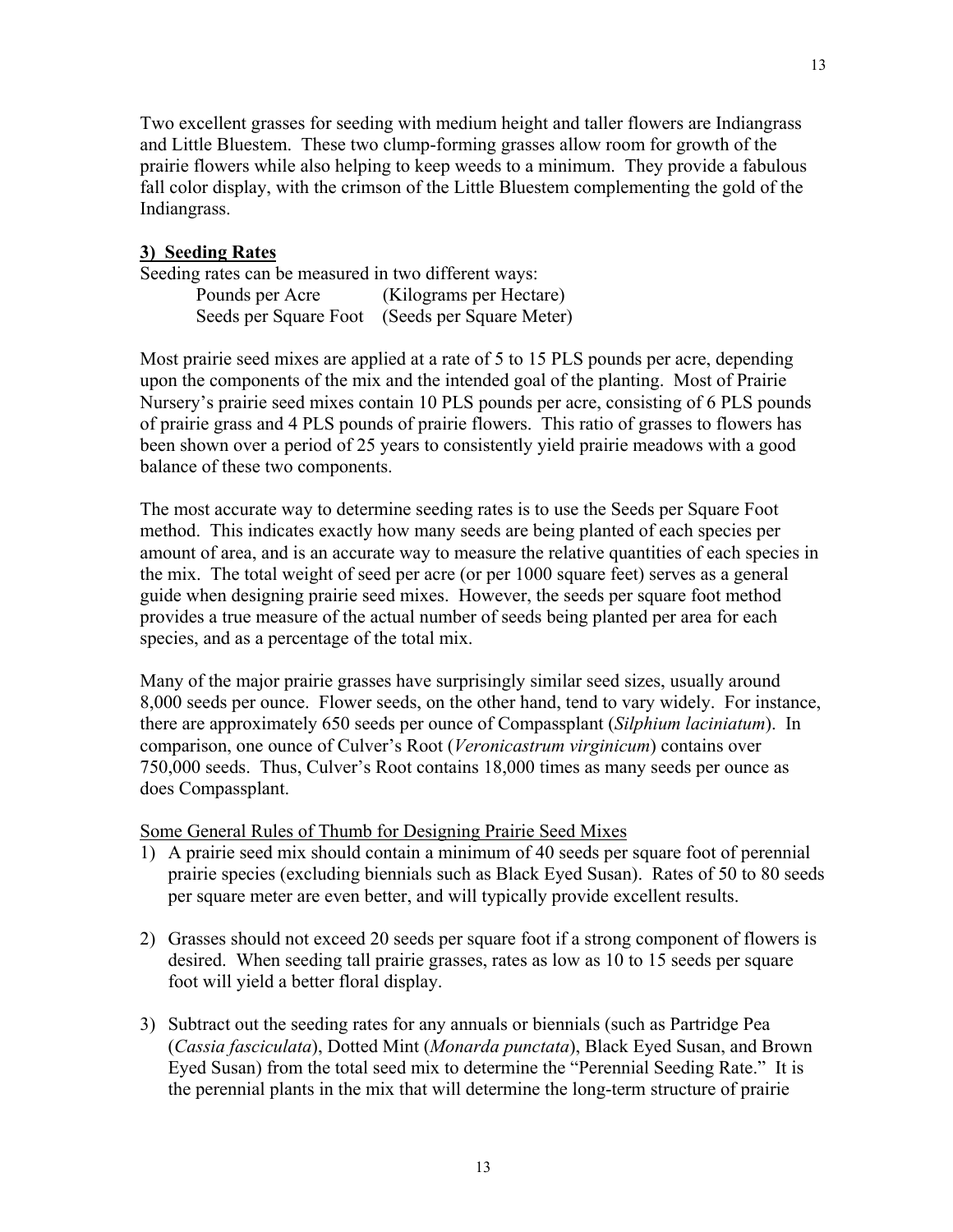plant community. Annuals and biennials will fade out after the first few years, and will not be long-term members of the mature prairie plant community.

- 4) For a good display of flowers, at least 50% of the total seeding rate should be composed of perennial flowers, with 25 to 50 seeds of perennial flowers per square foot.
- 5) The biennial, Black Eyed Susan, can be planted at a rate of 4-10 seeds per square foot (1.5 to 4 ounces per acre) to create a floral display in the second year while the slowergrowing perennial flowers and grasses are still developing.
- 6) Smaller-seeded species tend to "get lost in the shuffle" and need to be seeded at significantly higher rates per square foot than larger seeded species. Species containing more than 50,000 seeds per ounce should be seeded at two to three times the rate of larger seeded species (500 to 50,000 seeds per ounce) to account for this effect. Species that contain more than 200,000 seeds per ounce can be seeded at three to five times the rate as for larger seeds in terms of seeds per square foot.
- 7) Seeding rates should be increased for species that are to be more prominent in the planting. For instance, certain showy plants such as the Blazingstars (*Liatris spp.*), Pale Purple Coneflowers (*Echinacea pallida.*), Purple Prairie Clovers (*Dalea purpurea.*), Asters (*Aster spp.*), Spiderworts (*Tradescantia spp.*), Butterflyweed (*Asclepias tuberosa*), and Shootingstar (*Dodecatheon meadia*) can be safely seeded at high rates without jeopardizing the development of other species in the planting.
- 8) With the exception of extremely small-seed species, no single flower should be seeded at a rate of more than 5 seeds per square foot in a diverse prairie mix that contains at least a dozen flowers. Most flowers should be seeded at a rate of 0.50 to 3 seeds per square foot in a mix that contains 12 to 40 different flower species.

Exceptions to this rule include aggressive plants that spread rapidly by seed or by rhizomes, such as Ox Eye Sunflower (*Heliopsis helianthoides*), Common Milkweed (*Asclepias syriaca*), and the genus *Helianthus.* These species should be seeded at very low rates, between 0.10 to 0.25 seeds per square foot.

Large specimen plants that provide a lot of show per plant, such as members of the genera *Baptisia* and *Silphium* should also be seeded at lower rates of 0.25 to 0.50 seeds per square foot. Another approach is to spot-seed patches or drifts of specimen plants in designated areas to create the desired effect.

9) When seeding solid stands of prairie grasses, use a rate of 25 to 50 seeds per square foot. Some recommended seeding rates for solid stands of grasses are listed below:

| <b>Tall Prairie Grasses</b> | Seed Weight per Acre | Seeds per Square Foot    |
|-----------------------------|----------------------|--------------------------|
| Andropogon gerardi          | 10 PLS lbs. per acre | 30 seeds per square foot |
| Panicum virgatum            | 5 PLS lbs. per acre  | 33 seeds per square foot |
| Sorghastrum nutans          | 10 PLS lbs. per acre | 30 seeds per square foot |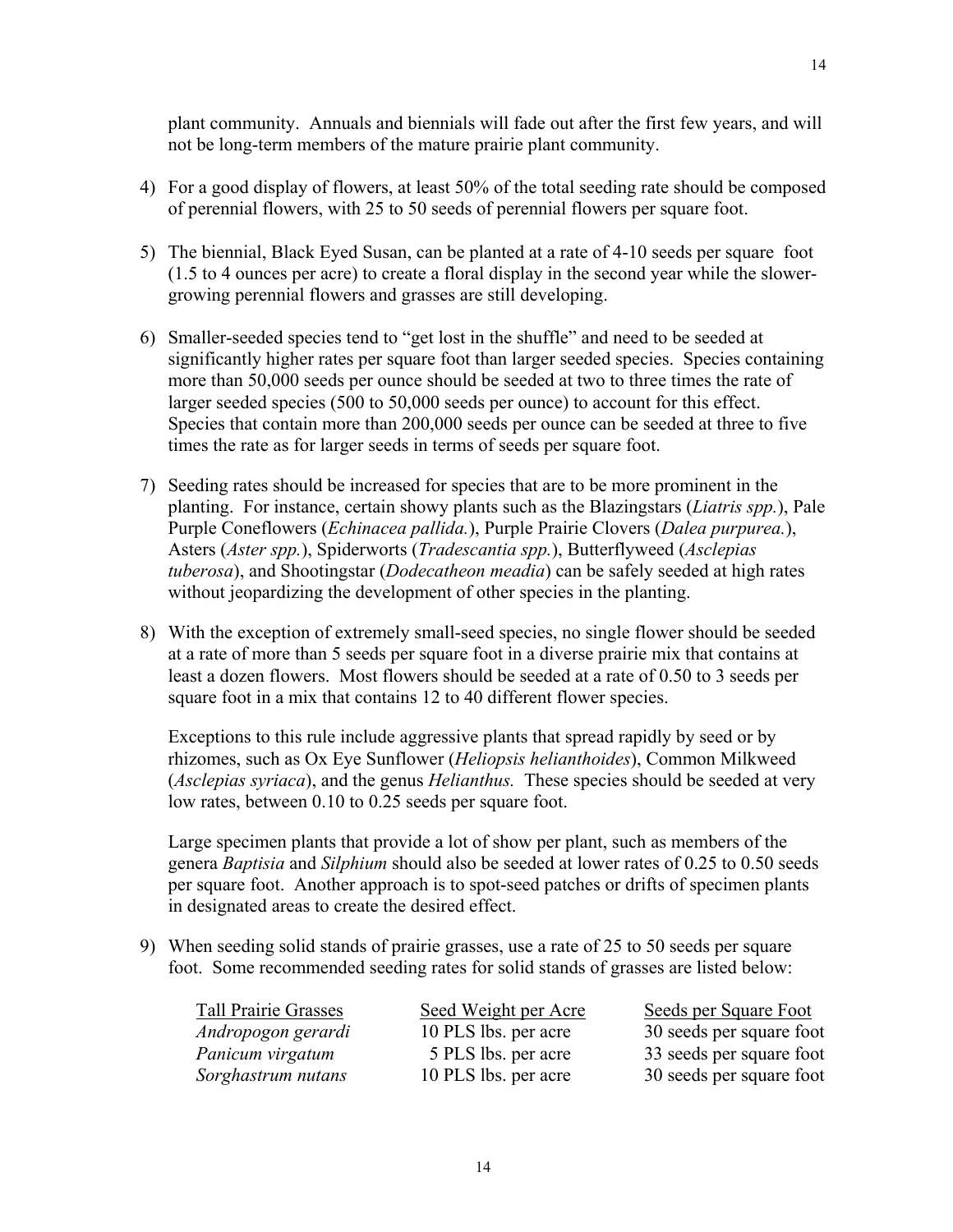Short Prairie Grasses *Bouteloua curtipendula* 10 PLS lbs. per are 29 seeds per square foot *Schizachyrium scoparium* 10 PLS lbs. per acre 32 seeds per square foot *Sporobolus heterolepis* 10 PLS lbs. per acre 51 seeds per square foot

10) Certain aggressive species should be planted at rates that should never be exceeded. If planted at too high a rate, these plants may be "too successful," and out-compete other desirable species. It is critical that the proper balance between species be maintained. Maximum seeding rates for selected aggressive species are listed below. These rates apply to seed mixes that are designed to be balanced between a wide variety of species, with no individual species dominant over the others.

| Latin Name             | <u>Wt. per Acre</u>                         | Seeds/Sq. Foot      |
|------------------------|---------------------------------------------|---------------------|
| Andropogon gerardi     | 1.0 PLS lb./acre                            | $3$ seeds/sq. ft.   |
| Panicum virgatum       | 0.5 PLS lb./acre                            | 3 seeds/sq. ft      |
|                        |                                             |                     |
| Latin Name             | Wt. per Acre                                | Seeds/Sq. Foot      |
| Agastache foeniculum   | 2.0 PLS oz./acre                            | $3$ seeds/sq. ft.   |
| Asclepias syriaca      | 5.0 PLS oz./acre                            | $0.50$ seed/sq. ft. |
| Aster pilosus          | 0.5 PLS oz./acre                            | $2$ seeds/sq. ft.   |
| Coreopsis lanceolata   | 3.5 PLS oz./acre                            | 1 seed/sq. $ft$ .   |
| Echinacea purpurea     | 6.5 PLS oz./ acre                           | 1 seed/sq. $ft$ .   |
| Helianthus laetiflorus | 2.0 PLS oz./acre                            | $0.20$ seed/sq. ft. |
| Helianthus mollis      | 1.5 PLS oz./acre                            | $0.25$ seed/sq. ft. |
| Monarda fistulosa      | 1.0 PLS oz./ acre                           | $2$ seeds/sq. ft.   |
| Ratibida pinnata       | 4.0 PLS oz./ acre                           | $2.5$ seed/sq. ft.  |
| Rudbeckia hirta        | 4.0 PLS oz./ acre                           | 9 seeds/sq. ft.     |
|                        | 2.0.PLS oz./ acre                           | $2$ seeds/sq. ft.   |
| Rudbeckia triloba      | 4.0 PLS oz./ acre                           | 3 seeds/sq. ft.     |
|                        | Sweet Bl. Eyed Susan Rudbeckia subtomentosa |                     |

General Relationship Between Pounds per Acre and Seeds per Square Foot

As noted previously, most prairie seed mixes are seeded at rates between 5 and 15 PLS pounds per acre. The prairie grasses will typically be seeded at a rate of 4 to 10 PLS lbs. per acre, and the flowers at a rate of 1 to 5 PLS lbs. per acre. These seeding rates typically translate into grass seeding rates of 15 to 30 seeds per square foot, and flower seeding rates of 20 to 100 seeds per square foot or more, depending upon the exact seeding rate and species composition.

## Seed Costs and Techniques to Stretch Your Budget

Most species of prairie grass seed are much cheaper than most prairie flower seeds. The cost to produce seed of most prairie grasses is significantly lower than the cost to produce most flower seeds. In situations where the seed budget is an issue, the ratio of flowers to grasses can be reduced. A similar amount of area will be covered, albeit it with fewer flowers and more grasses. As the flower seeding rate is reduced, the grass seeding rate is increased, in order to ensure proper coverage. The final total weight of the seed mix may decrease slightly, but not significantly.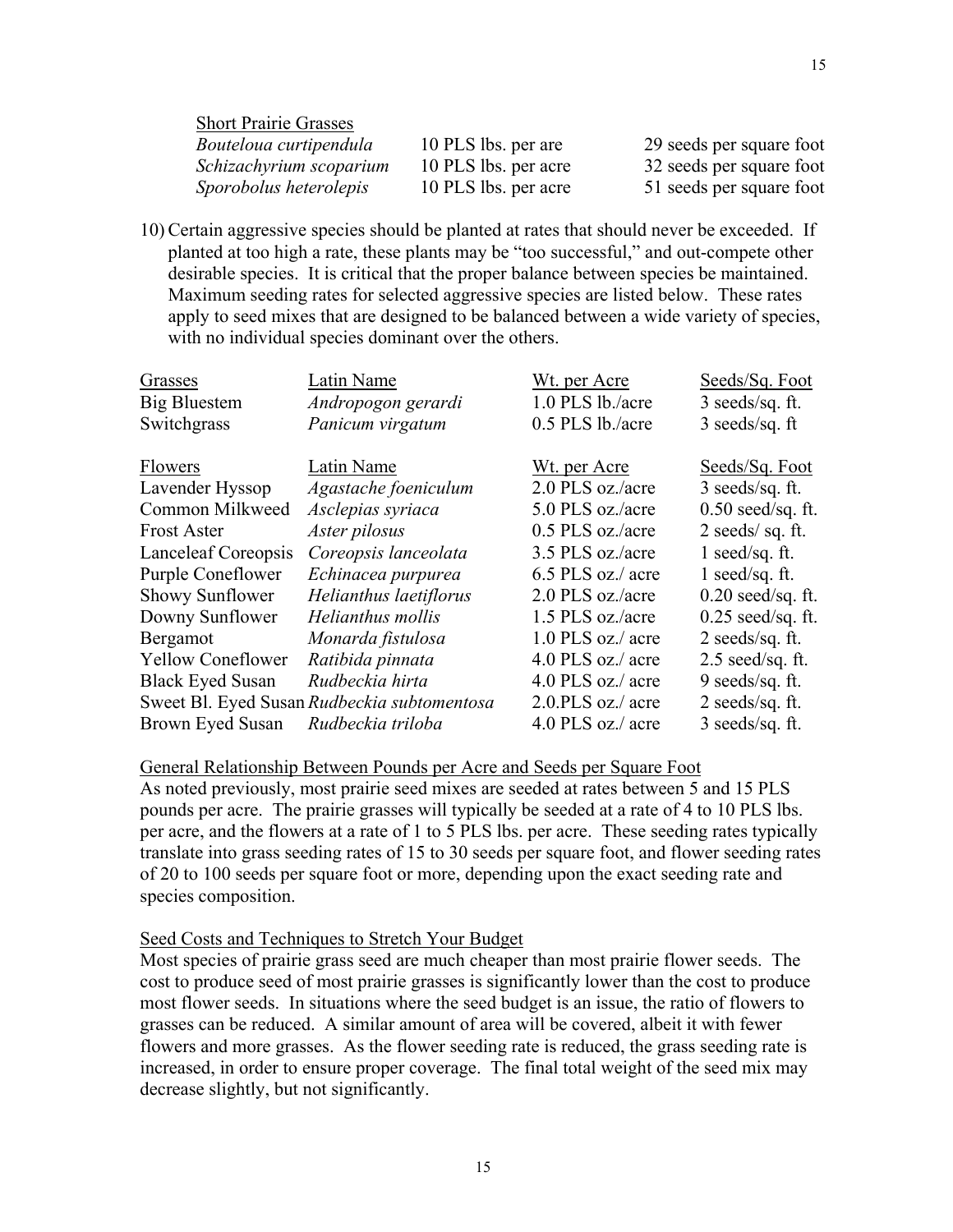Another technique is to calculate the "Seeds per Dollar" for each species. Just as there is a wide range in the number of seeds per ounce for individual species, there can also be a big difference in the number of "Seeds per Dollar." The prairie seed budget can be stretched by selecting those species that provide the most seeds per dollar, as calculated below for some popular species:

16

#### *Flowers*

| <b>Common Name</b>       | <b>Latin Name</b>        | <b>Cost/Ounce</b> | <b>Seeds/Ounce</b> | <b>Seeds/Dollar</b> |
|--------------------------|--------------------------|-------------------|--------------------|---------------------|
| Butterflyweed            | Asclepias tuberosa       | \$25.00           | 3,500              | 140                 |
| New England Aster        | Aster novae-angliae      | \$30.00           | 70,000             | 2333                |
| White False Indigo       | Baptisia lactea          | 8.00<br>S         | 1,600              | 200                 |
| Purple Prairie Clover    | Dalea purpurea           | 5.00<br>S         | 20,000             | 4000                |
| Shootingstar             | Dodecatheon meadia       | \$100.00          | 75,000             | 750                 |
| Pale Purple Conefwr.     | Echinacea pallida        | 12.00<br>S.       | 5,000              | 417                 |
| <b>Purple Coneflower</b> | Echinacea pallida        | 5.00<br>S         | 6,600              | 1320                |
| Prairie Blazingstar      | Liatris pycnostachya     | 20.00<br>S.       | 12,000             | 600                 |
| Lupine                   | Lupinus perennis         | 20.00<br>S.       | 1,000              | 50                  |
| <b>Bergamot</b>          | Monarda fistulosa        | 15.00<br>S.       | 78,000             | 5200                |
| Smooth Penstemon         | Penstemon digitalis      | 10.00<br>S.       | 100,000            | 10,000              |
| <b>Yellow Coneflower</b> | Ratibida pinnata         | \$<br>5.00        | 27,000             | 5400                |
| <b>Black Eyed Susan</b>  | Rudbeckia hirta          | \$<br>5.00        | 100,000            | 20,000              |
| Compassplant             | Silphium laciniatum      | \$20.00           | 650                | 33                  |
| <b>Stiff Goldenrod</b>   | Solidago rigida          | 15.00<br>S.       | 46,000             | 3067                |
| Showy Goldenrod          | Solidago speciosa        | \$25.00           | 105,000            | 4200                |
| <b>Culvers Root</b>      | Veronicastrum virginicum | 40.00<br>\$       | 750,000            | 18,750              |

| <b>Common Name</b> | <b>Latin Name</b>              | Cost/Ounce | <b>Seeds/Ounce</b> | <b>Seeds/Dollar</b> |
|--------------------|--------------------------------|------------|--------------------|---------------------|
| Big Bluestem       | Andropogon gerardii            | \$3.50     | 8,200              | 2343                |
| Side Oats Grama    | Bouteloua curtipendula         | \$4.00     | 8,000              | 2000                |
| Canada Wild Rye    | Elymus canadensis              | \$3.00     | 4,200              | 1400                |
| Switchgrass        | Panicum virgatum               | \$3.00     | 18,000             | 6000                |
| Little Bluestem    | Schizachyrium scoparium \$4.00 |            | 8,800              | 2200                |
| Indiangrass        | Sorghastrum nutans             | \$3.00     | 8,300              | 2777                |
| Prairie Dropseed   | Sporobolus heterolepis         | \$25.00    | 14,000             | 560                 |

CAUTION: Do not select *only* those species that offer the most seeds per dollar. You may create an unbalanced mix that will not function properly. Be sure to include plenty of longlived perennial flowers and grasses to ensure long-term success.

## High and Low Visibility Areas

To stretch the seed budget and still attain the desired results in larger prairie planting, the site can be divided into "High Visibility" and "Low Visibility" areas. A more costly diverse prairie mix can be planted in the High Visibility areas. A second "budget mix" that contains fewer of the more costly flower seeds and more grasses can be planted in the Low